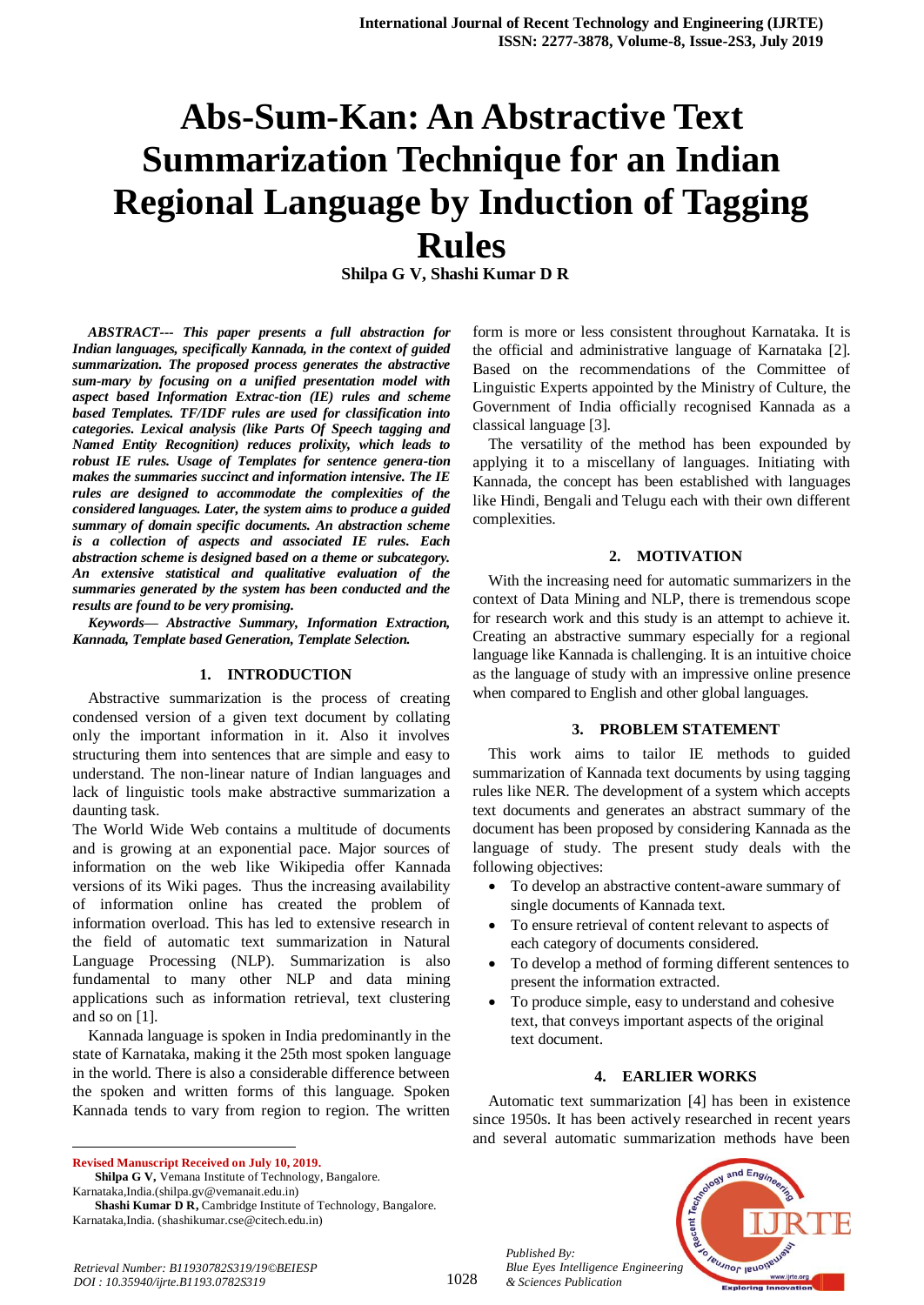proposed. Symbolic techniques using parsers, grammars, and semantic representations, do not scale up to real-world size. IR and other statistical techniques, being based on word counting and word clustering, cannot create true summaries because they operate at the word (surface) level instead of at the concept level. Text Summarization [5] can be divided into three steps - Topic Identification or extraction, Interpretation, and Generation.

There are mainly two approaches to summarization – extraction and abstraction. Extractive summaries [1] are formulated by extracting key text segments (sentences or passages) from the text, based on statistical analysis of individual or mixed surface level features to locate the sentences to be extracted. Extractive systems have become statistically indistinguishable in evaluation results [6]. The "most important" content is treated as the "most frequent" or the "most favourably positioned" content. Such an approach thus avoids any efforts on deep text understanding. They are conceptually simple and easy to implement.

In Abstractive summarization [7], attempts have been made to develop an understanding of the main concepts in a document and then express those concepts in clear natural language. It uses linguistic methods to examine and interpret the text.

Earliest instances of research on summarizing documents proposed paradigms for extracting salient sentences from text using features like word frequency and phrase frequency, position in the text and key phrases. Computationally, features of sentences that are useful to score sentences for potential inclusion in the summaries have been proposed. The [8] shows similar frequency extraction and set of occurrence between each term and the frequent terms. MEAD [9] extends this idea and computes the score of a sentence based on many surface level features such as similarity to the first sentence of the document, position of the sentence in the document, sentence length etc. More recently, machine learning approaches such as neural networks [10], support vector machines have been applied to carry out text categorization and summarization [11]. The neural network method involves training the neural networks to learn the types of sentences that should be included in the summary. Three phases are generally involved – training, pruning, and feature fusion. Similar approaches have also been adopted for Kannada texts [12].

In contrast, Abstraction is generally considered more powerful than extraction, giving a concise and succinct summary. As they are based on a formal representation of the document's content, they adapt well to high compression rates, such as those needed for wireless Personal Digital Assistants (PDAs) and similar technologies. Thus, abstractive summarization has not been researched to the same extent as extractive summarization. Sentence compression [13], sentence fusion [14] and sentence splitting [15], are few existing approaches. All are rewriting techniques based on syntactical analysis, offering little improvement over extractive methods in the content selection process. Opinosis proposes a novel flexible summarization framework that uses graphs to produce abstractive summaries of highly redundant opinions. In contrast with the previous work, Opinosis assumes no domain knowledge and uses shallow NLP, leveraging

mostly the word order in the existing text and its inherent redundancies to generate informative abstractive summaries.

Unsupervised document summarization method creates the summary by clustering and extracting sentences from the original document [16]. A comparative study on abstractive summarization methods is conducted based on text representation, content selection and summary generation [17]. The information from the source text is extracted into the form of abstract data which is post processed to infer the most important message from the original text [18].

In this paper, the methodology proposed relies on

information extraction and domain based templates to create an abstractive summary.

# *4.1 Part Of Speech Tagging and NER*

Linguistic approaches involve analysis of the text (Part of Speech Tagging - POST, Named Entity Recognition (NER), Ontology based terminology extraction, etc.), content selection and sentence generation. POST is the process of marking up a word in a text as corresponding to a particular part of speech, based on both its definition, as well as its context. POS tagging has been explored extensively in Kannada [19] [20].

Named Entity Recognition (NER) is used to locate and classify atomic elements in text into predetermined classes such as the names of persons, organizations, locations, concepts etc. Named Entity became a popular term in NLP and was introduced in the sixth Message Understanding Conference (MUC-6) [21].

It is essential to recognize information units like names, including person, organization and location names, and numeric expressions including time, date, money and percent expressions. NER and NLP research around the world has progressed in leaps and bounds in the last two decades with the advent of effective machine learning algorithms, creation of large annotated corpora for various languages and using generative statistical models like HMM (Hidden Markov Model).

Research is not extensive in resource poor Indian languages like Kannada. Recently, statistical discriminative models like Condition Random Fields (CRF) [22] and labelling sequence data are used consistently for segmenting and labelling the sequence data as a graphical model [23]. The impact of textual genre (journalistic, scientific, informal, etc.) and domain (gardening, sports, business, etc.) has been rather neglected in the NER literature. Few studies are specifically devoted to diverse genres and domains [24]. It is a system designed for emails, scientific texts and religious texts. In [25], a system is created specifically designed for email documents.

# *4.2 Real vs. Template based Natural Language Generation (NLG)*

NLG is the process of constructing outputs from nonlinguistic inputs. An NLG system is a translator that converts a computer based representation into a natural language representation. A simpler system, SimpleNLG [26], requires Java programming knowledge. This



*Published By:*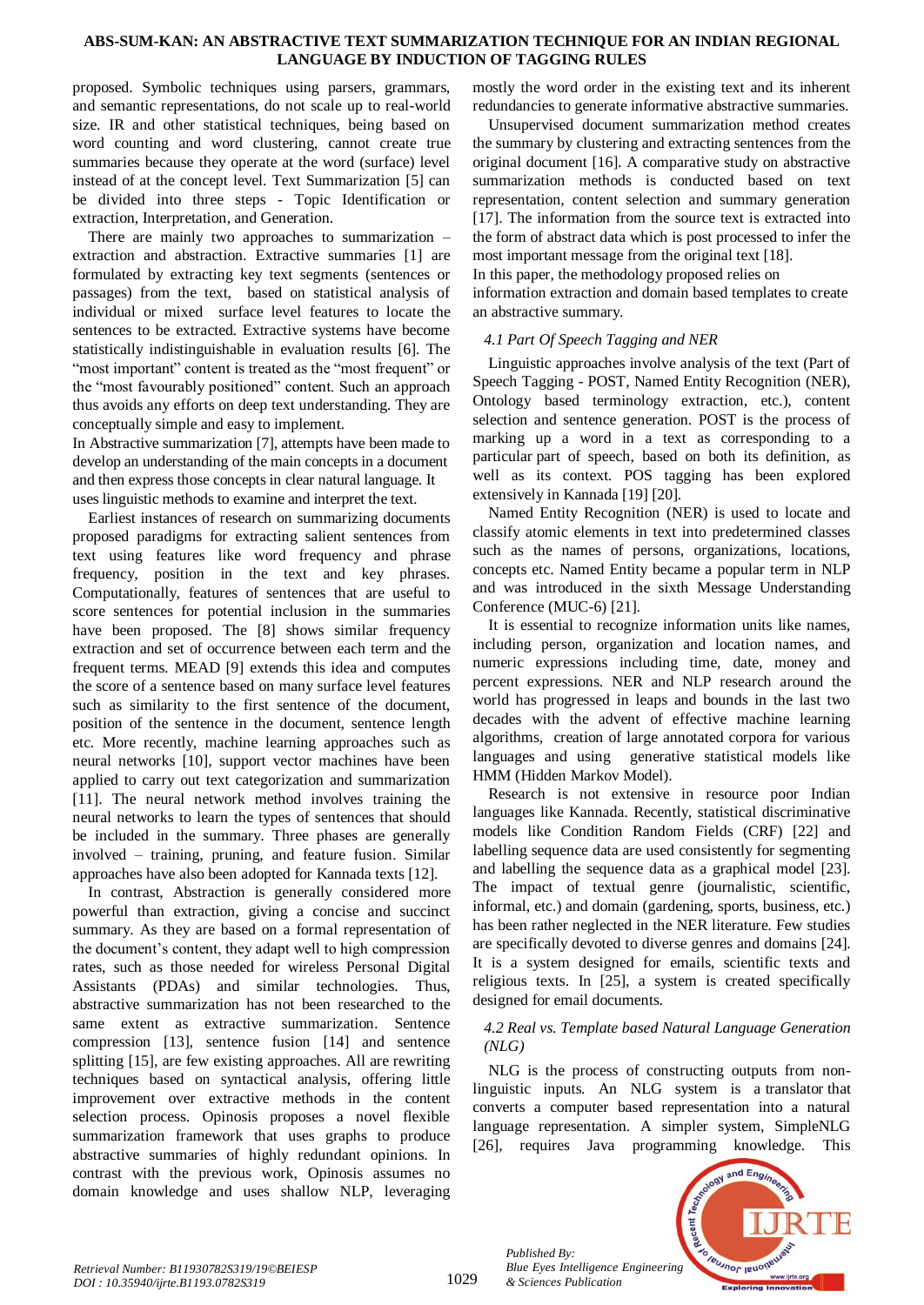knowledge cannot be assumed for content and subject matter experts. Thus a generic method is required.

But [27] argues that template-based systems can, in principle, perform all NLG tasks in a linguistically well founded way. Many implemented systems of this kind deviate dramatically from the stereotypical systems that are often associated with the term template.

Keeping in mind the limited availability of Kannada resources and complexities involved in the language, a feasible methodology is proposed.

# **5. CHARACTERISTICS OF KANNADA**

The language uses forty-nine phonemic letters, divided into three groups: *swaragalu* (vowels – thirteen letters); *vyanjanagalu* (consonants – thirty-four letters); and *yogavaahagalu* (neither vowel nor consonant – two letters: the *anusvara*  $\circ$  o and the *visarga*  $\circ$ **s**).

Each of the Kannada characters is represented using UNICODE. The character set is almost identical to other Indian languages. The script is complicated by the occurrence of various combinations of "half-letters" (glyphs), or symbols that attach to various letters (*samyuktaksharas*). Each written symbol in the Kannada script corresponds with one syllable, as opposed to one phoneme in languages like English. The Kannada script is syllabic.

The characteristics and difficulties that are associated with Kannada language are:

- No Capitalization
- Non-availability of large gazetteer
- Lack of standardization and spelling, e.g.  $\overline{\sigma}$ o O $\overline{\sigma}$ F  $\{karya\}$ <sup>1</sup>  $[work]^2$  can also be written as  $\{karya\}^1$   $[work]^2$ .
- Number of frequently used words (common nouns) which can also be used as names are very large. Also the frequency with which they can be used as common noun as against person name is more or less unpredictable.
- eg: ಆನಂದ {Anandha} [ananda] ('name of a person' as well as 'being happy')
- Lack of annotated corpora
- Scarcity of resources and tools
- Free word order language
- eg: ನಾನು ೮ನೇ ತರಗತಿಯಲ್ಲಿ ಒದುತ್ತಿದ್ದೇನೆ. {nanu 8ne taragathiyalli odhuthiddhene $\vert$  [I am studying in  $8<sup>th</sup>$ ] standard]
- ೮ನೇ ತರಗತಿಯಲ್ಲಿ ನಾನು ಒದುತ್ತಿದ್ದೇನೆ. {8ne taragathiyalli nanu odhuthiddhene $\{$ [In  $8<sup>th</sup>$  standard, I am studying]
- Ambiguity in Parts of Speech

| e.g. <sub>0</sub> 50 {kari} [black] can mean: |                |  |  |  |  |
|-----------------------------------------------|----------------|--|--|--|--|
| <b>Meaning</b>                                | <b>POS Tag</b> |  |  |  |  |
| <b>Black</b>                                  | Adjective      |  |  |  |  |
| To Fry                                        | Verb           |  |  |  |  |
| Elephant                                      | Noun           |  |  |  |  |

- Words change spellings when the stems are inflected
- E.g.: ದೊಡ್ಡಾ ಸ್ಪ ತ್ರೆ {dhoDDaspatre} [big hospital] -> ದೊಡ್ಡ + ಆಸ್ಪತ್ರೆ {dhoDDa+Aspatre} [big+hospital]

{bengaLurinalli} [in Bangalore] ->

 $\dot{\omega}$ Ongod $\dot{\omega}$  +  $\dot{\omega}$  {bengaLuru+alli} [Bangalore+in]

Compound bases, called *samāsa* in Kannada, are a set of two or more words compounded together.

Examples: 30ಗಾಳಿ {tangaaLi} [cold weather], ಹೆಮ್ಮರ {hemmara} [big tree],  $322.2$ } {immaDi} [double quantity].

The Kannada script is almost perfectly phonetic, but for the sound of a "half *n*" (which becomes a half *m*). The number of written symbols, however, is far more than the forty-nine characters in the alphabet, because different characters can be combined to form compound characters (*ottakshara*).

POS tagging has been explored quite extensively in Kannada using [28] and [29]. Cross-linguistic approach was attempted [30] using Telugu (another Indian language) resources asserting that Kannada and Telugu are similarly structured. IE, NER and Word Sense Disambiguation problems have been discussed in [30].

| ಬಿರ್ಲರಾ      | ಮೆ.ದಾನದಲಿ   | ಗಾಂಧಿಯವರನ್ನು                 | ನಾದೂರಾಮ್ | ಗೋಡೆ  | ಗುಂಡಿಕ್ಕಿ                          | ಕೊಂಡನು.  |
|--------------|-------------|------------------------------|----------|-------|------------------------------------|----------|
| Birlā        |             | maidānadalli gāndhiyavarannu | nāthūrām | gōdse | <b>aundikki</b>                    | kondanu. |
| <b>Birla</b> | Ground (in) | Gandhi (was)                 | Nathuram |       | Godse a bullet (shot) killed (by). |          |

The inflection of words in Kannada language is shown above. The *vibhakti "alli" [in]* associated with the word *"maidaana" (ground)* indicates the place of the event. Similarly, the victim (in this case, Gandhi) can be identified by the *vibhakti "annu" [to]*.

Text summarization has also been attempted using keyword extraction methods in [31]. They use two feature selection techniques for obtaining features from documents. Scores obtained by GSS (Galavotti, Sebastiani, and Simi) coefficients and IDF (Inverse Document Frequency) methods along with TF (Term Frequency) for extracting key words, later use these for summarization based on rank of the sentence.

# **6. PROPOSED ARCHITECTURE**

IE is a method of filtering large text documents. This paper explains a method which combines IE with summarization to produce a guided summary of domainspecific documents. This method uses a narrower view which is to identify instances of a particular class of events and extract arguments relevant to this class of events.

A fully abstractive approach with a separate process for the analysis of the text, the content selection, and the generation of the summary has the potential for generating summaries at a level comparable to humans. The proposed method uses a rule-based, custom-designed IE module, along with categorization, content selection and sentence generation systems to fulfil the needs of abstractive summarization. The system uses repositories like rules and gazetteers to refer to the language syntax and semantics. Figure 1 shows the system design.



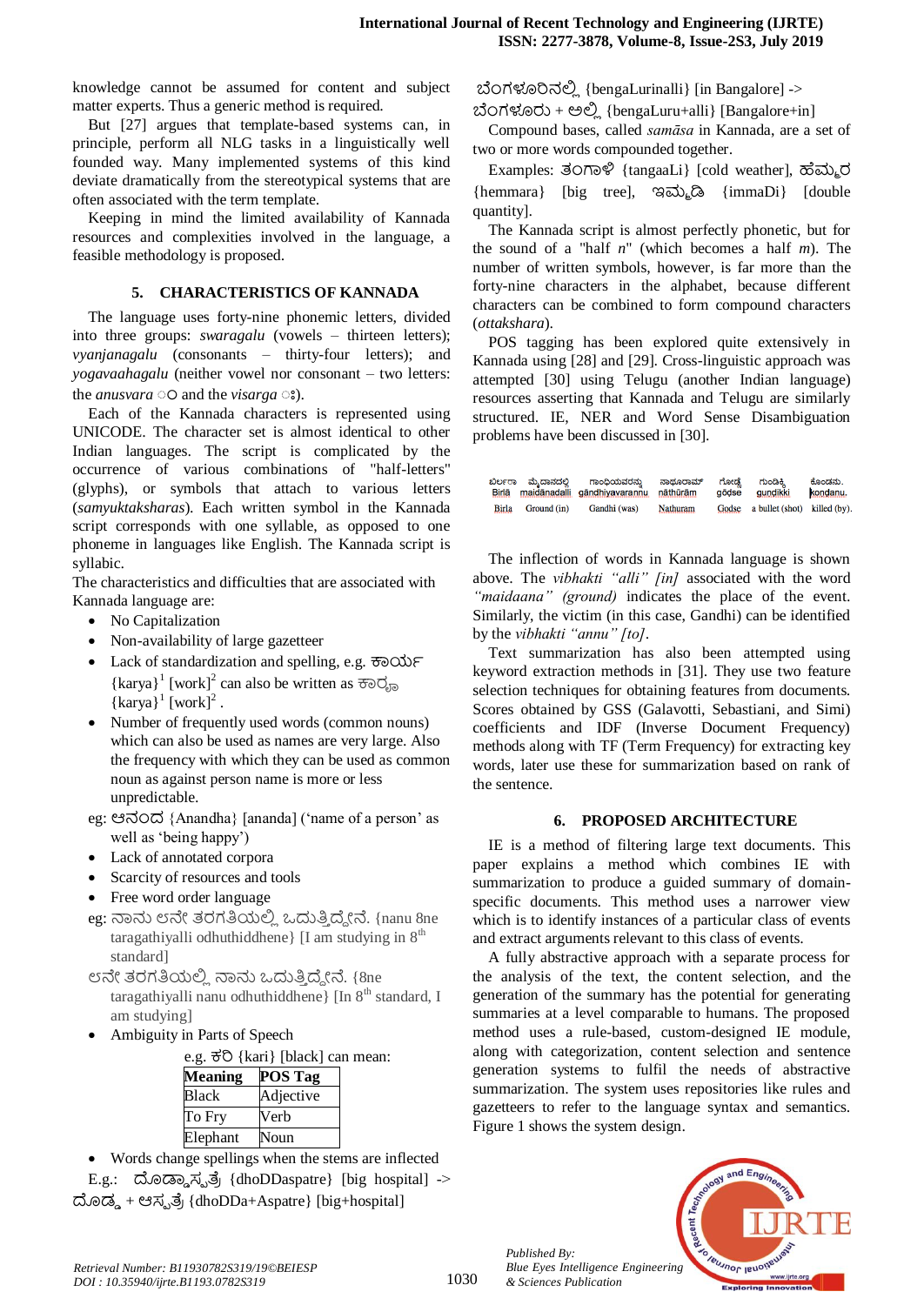

**Fig. 1. Proposed Architecture for Abstractive Summary Generation System**

This novel IE rule-based approach attempts to extract relevant information using lexical analysis tools like POS tagging and NER. This ensures an information rich

summary that reduces redundancy in not just the sentences produced but also in the information conveyed. The algorithm is as follows:

- *1. Perform POS Tagging and Stemming on input text document.*
- *2. Recognise named entities like person, locations, dates, etc using gazetteers and rules. 2.1. Identify category of the text document using statistical methods like TF.*
	- *2.2. Extract information for Aspects of the corresponding scheme using IE rules.*
- *3. Select appropriate template and populate it to generate a summary.*

The Kannada documents are first pre-processed and tokenized. Lemmatization and stemming is done along with POS tagging using a cross-lingual tool [32]. Identification of names, locations and dates is essential and is done by indication with a collection of tags such as BPER, IPER which give beginning of the name and its continuation. Locations and dates follow the same principle as the names. Special handwritten rules resolve ambiguity between names and locations and increase identification accuracy. Due to corpora being limited for Indian languages, gazetteers are compiled to assist entity identification [33].

Abstraction schemes are relied upon to extract information from the documents. A scheme is specific to a theme or a domain. Each scheme has a list of aspects which define the most important and essential information items that must be present in the summary generated. They also have a set of IE rules which translate pre-processing annotations to candidate answers for a specific aspect. One or more schemes can be merged to handle a single category. For example:

What: What Happened? When: Date and Time Where: Location In the subcategory of Cultural Events, more detailed contextual set of aspects are added as: Who: Performing artist School: Institution and teacher Entry fee: Cost of tickets Similarly, for a document categorized as Earthquake, the same set of Aspects as in Events can be identified along with more specific aspects such as: Victims: People affected Property damaged: Infrastructure affected Richter scale: Magnitude Epicentre: Origin

The IE rules use several synonymous verb and noun forms, identifying the syntactical position of roles

*Published By:*

*& Sciences Publication* 



1031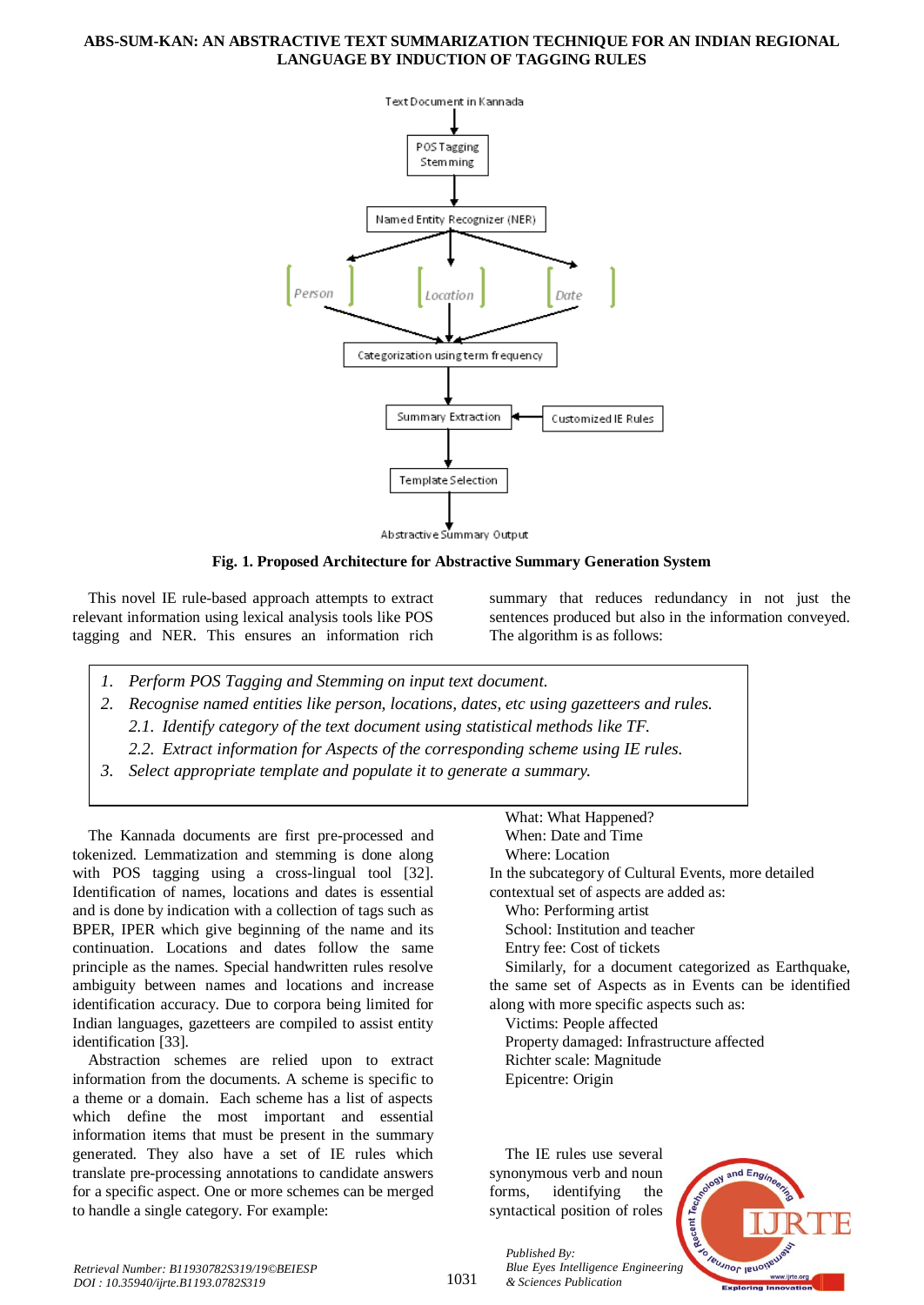of interest or aspects. The POS tags and named entities identified in the previous phase assist in crafting these rules. Another approach for rule writing makes use of gazetteers. For example, in the category of Biographies, gazetteers help to identify the prominent awards won by an artist in his field.

The various categories considered in this work include Biographies, Cricket, Natural Disaster, Bomb Blasts, Cultural Events, and Tech Reviews. A particular scheme is chosen from the scheme set based on text categorization. The strategy is to generate a list of important words in the document and compare their relevance to a category. This classification is approached statistically using TF as the frequency of occurrence of a particular word in the text. The most frequent words thus obtained, are compared with their relevance to a specific category. To increase the accuracy of the classifier, stop words and punctuations are ignored. An abstractive summary must be clear and concise apart from being grammatically correct.

As discussed earlier, Template based approach is more suitable in the scenario of the current project. The line between standard NLG systems and template based approach has become blurred as some systems combine standard NLG with templates [31]. Because modern template-based systems tend to use syntactically structured templates, and allow the gaps in them to be filled recursively (i.e., by filling a gap, a new gap may result). Some template-based systems use grammars to aid linguistic realization. In the present work, we follow the template based approach to map the information obtained in the previous phase to deliver the concise information.

A comprehensive set of templates are created which offer a variety of sentence formations and information deliverables based on the category and data that needs to be included in the summary.

Many templates with different sentence structures and formations with varying order are created to reduce monotony in the sentences generated. An example set of templates that can be used to convey the aspects in Biographies is shown in Figure 2.

| <name> ಒಬ್ಬ ಅಪ್ರತಿಮ <profession>.</profession></name>                                                                                                                                              | <name>ರವರು (ಜನನ: <dob>)</dob></name>                                                                                                         | ಪ್ರಖ್ಯಾತ <profession> ರಾದ</profession>                                                                                  |
|----------------------------------------------------------------------------------------------------------------------------------------------------------------------------------------------------|----------------------------------------------------------------------------------------------------------------------------------------------|-------------------------------------------------------------------------------------------------------------------------|
| ಇವರು <dob> ಜನಿಸಿದರು.</dob>                                                                                                                                                                         | <native> ಇಂದ ಬಂದ</native>                                                                                                                    | <name>ರವರು, <dob>ರಲ್ಲಿ <native></native></dob></name>                                                                   |
| ಹುಟ್ಟೂರು <native>.<br/><math>\langle</math>name<math>\rangle</math> is one extraordinary<br/><profession>. He was born on <dob>.<br/>Birth place is <native>.</native></dob></profession></native> | <profession>.<br/><name>, who was born on <dob><br/>has come from <native><br/><profession>.</profession></native></dob></name></profession> | ಅಲ್ಲಿ ಜನಿಸಿದರು.<br>The famous <profession> <name> was<br/>born on <dob> at <native>.</native></dob></name></profession> |
|                                                                                                                                                                                                    |                                                                                                                                              |                                                                                                                         |

#### **Fig. 2. Sample template sentences**

The generated summary should have a logical flow of information. Thus, ordering of schemes needs to be considered. To illustrate this generic nature of the approach, a small experiment using Telugu documents was also considered. The input considered is a tagged document which is fed to the system where similar extraction rules identify the aspects and generate a short summary based on templates shown in Figure 3.

| <name>గారు <place>లో <dob>లో పుట్టినారు.</dob></place></name>   | <name>Gāru <place>lō <dob>lō puțțināru.</dob></place></name>      |
|-----------------------------------------------------------------|-------------------------------------------------------------------|
| -అప్రతీమ లీఖ్హకుదైన ఇతడుకు <title> అనే బిరుదు వచ్చినది.</title> | Apratima lēkhakudaina itadu <title> ani birudu vaccinadi.</title> |
| <name>గారు <dod>లో మరణించారు</dod></name>                       | <name>Gāru <dod>lō maraniñcāru</dod></name>                       |

**Fig. 3. Sample template for Biography category in Telugu. The placeholders given in angular brackets indicate the different Aspects to be extracted and replaced in the template.**

#### **7. RESULTS**

The system limits the range of information to be included in the summary in contrast to full text understanding. This helps in eliminating redundancy and expressing the most important information from the source document. The highly domain specific and aspect oriented nature of this method is advantageous in meeting the needs of user focus groups. For example, Journalists can look at the summaries for certain aspects to determine the reliability of the information and whether it is worth following up with the original source.

As proof of concept, around 50 documents were considered as initial case study. These documents belonged to various categories where each was interpreted as schemes with their own list of aspects.

The summaries are short and have high density of information. The elements of information are stated in a way that is easy to understand. Irrespective of the length of the input document, the number of aspects considered for a particular category will be constant as they are tailor made to suit specific requirements.

Since summarization is not a deterministic problem, the evaluation tends to be objective in nature. Intrinsic evaluations are normally employed, either by soliciting human judgments on the goodness and utility of a given summary, or by a comparison of the summary with a human summary.

Evaluation of a summary can also be done using metrics like Compression Ratio and Retention.

CR is computed for each automated summary generated over the original text.

 $CR = (length of Summary) / (length of Original Text)$ 



*Published By:*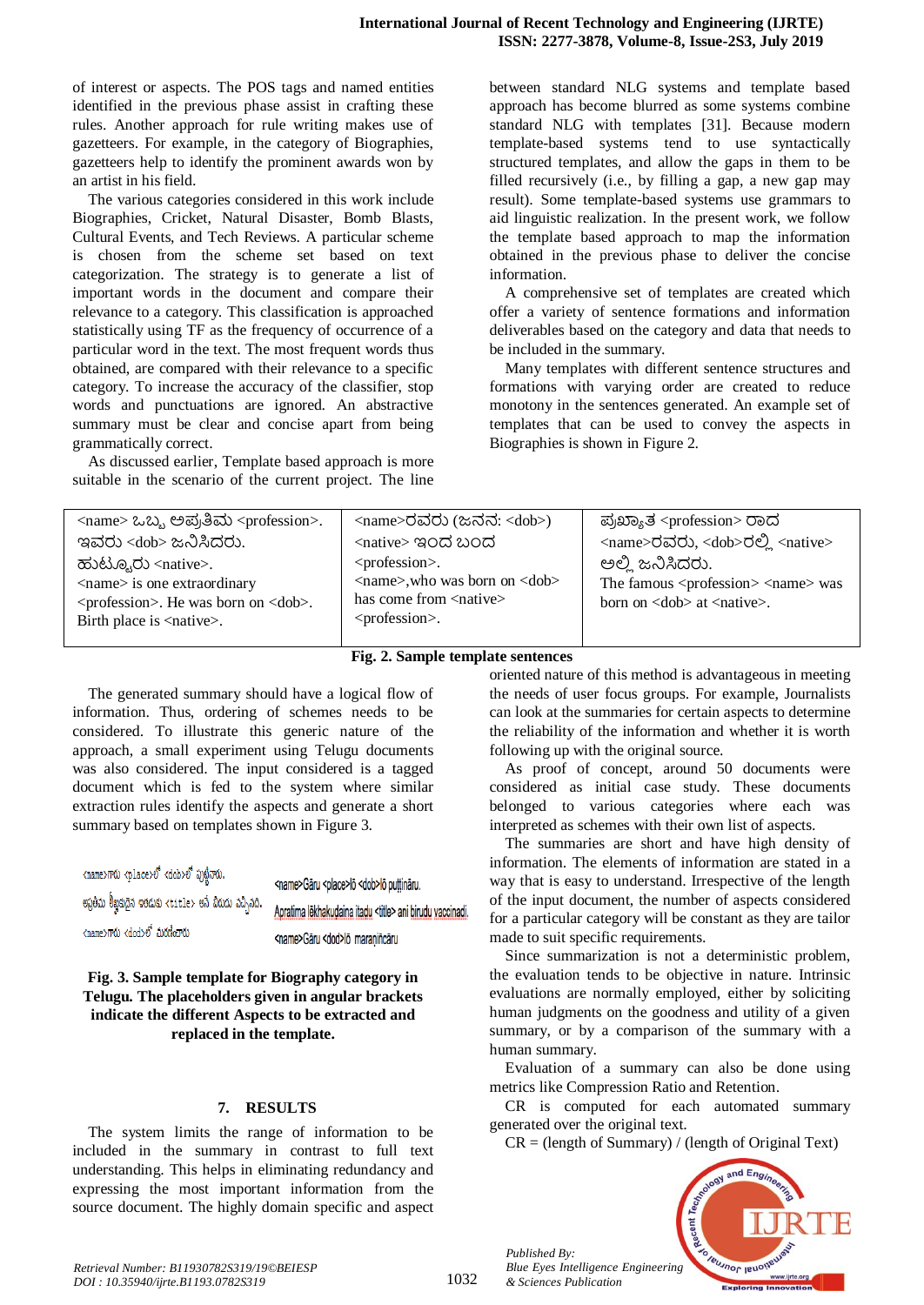| Document         | Length of input document | Length of Summary | Compression Ratio (CR) |  |  |  |  |
|------------------|--------------------------|-------------------|------------------------|--|--|--|--|
|                  | (D) in words             | $(S)$ in words    | $=$ S/D                |  |  |  |  |
|                  |                          |                   |                        |  |  |  |  |
| Doc1             | 547                      | 49                | 0.0895                 |  |  |  |  |
| Doc2             | 310                      | 51                | 0.1645                 |  |  |  |  |
| Doc3             | 205                      | 39                | 0.1902                 |  |  |  |  |
| Doc <sub>4</sub> | 418                      | 59                | 0.1411                 |  |  |  |  |
| Doc <sub>5</sub> | 366                      | 43                | 0.1174                 |  |  |  |  |

#### **Table 1. Compression Ratio**

As observed, the system achieves good compression ratios, which is a significant improvement over those obtained by extractive summaries.

#### *7.1 Aspect based Evaluation*

For the evaluation of the current system, an aspect based evaluation is conducted across domains by analyzing multiple manual human abstracts similar to Summary Content Units (SCU). But due to the very nature of the summarization task, different people would choose different information and even the same person may choose different information at different times. This shows differences between summaries created by humans but the key elements will always feature in the summaries.

Thus, a manual evaluation of the summarizer against a human summary across documents is done.

- Five people who had no prior knowledge of the system were given three input documents.
- They were made to mark sentences they considered to hold important information that should be present in a summary of the same.
- The same documents were then fed to the system.
- The information covered was used as a metric to evaluate the different summaries.

Table 2 shows a comparison of the results obtained between the human summaries (Hµ) and system generated summary  $(S\mu)$ . The values in the table are a ratio of Key information items (Ki), in human summary to system generated summary given by Hµ/ Sµ.

| Table 2. Comparison of the results |  |
|------------------------------------|--|
|                                    |  |

|      | Human | Human | Human | Human | Human |
|------|-------|-------|-------|-------|-------|
|      | 1(H1) | 2(H2) | 3(H3) | 4(H4) | 5(H5) |
| Doc1 | 8/6   | 7/6   | 9/6   | 9/6   | 8/6   |
| Doc2 | 10/6  | 7/6   | 10/6  | 11/6  | 9/6   |
| Doc3 | 11/8  | 7/8   | 12/8  | 11/8  | 13/8  |

Table 3 shows the degree of commonality  $(C\mu)$ between the aspects considered by humans and the system.

| Table 3. $C\mu$ : Ratio of ( $S\mu$ ∩H $\mu$ ) to $S\mu$ . |  |  |  |
|------------------------------------------------------------|--|--|--|
|------------------------------------------------------------|--|--|--|

|      | H1  | Η2  | H <sub>3</sub> | H4  | H <sub>5</sub> |
|------|-----|-----|----------------|-----|----------------|
| Doc1 | 6/6 | 6/6 | 5/6            | 4/6 | 6/6            |
| Doc2 | 6/6 | 4/6 | 6/6            | 5/6 | 5/6            |
| Doc3 | 8/8 | 5/8 | 7/8            | 7/8 | 7/8            |

A variation of the above test was carried out for other domains like Calamity, Attacks, and Cricket. Human test subjects were instructed to list the aspects in the summary to cover for every category. This was then compared to the aspects covered in the system.

The results are consolidated in the bar graphs as shown in Figure 4. The vertical axis represents the number of aspects considered. The graphs compare Human Aspects and System Aspects and also indicate the number of common Aspects between the two.



**Fig. 4. Aspect comparisons for Cricket, Attacks and Natural Disaster**

These results indicate a good retention of key information that is expected to be present in a summary. The human generated summaries also contained the same information items or SCUs that the system has generated. In some cases, there were additional Aspects included by some humans and in others, the S<sub>µ</sub> exceeded H<sub>µ</sub>. This is expected due to restrictions in length of summary to be generated and the resulting tradeoffs made between retention and Compression ratio. But in totality, the number of common aspects indicates that relevant content was delivered as intended.

#### *7.2 Linguistic Quality Evaluation*

All the evaluation methods discussed so far have been focused on evaluating the information content of a



*Published By:*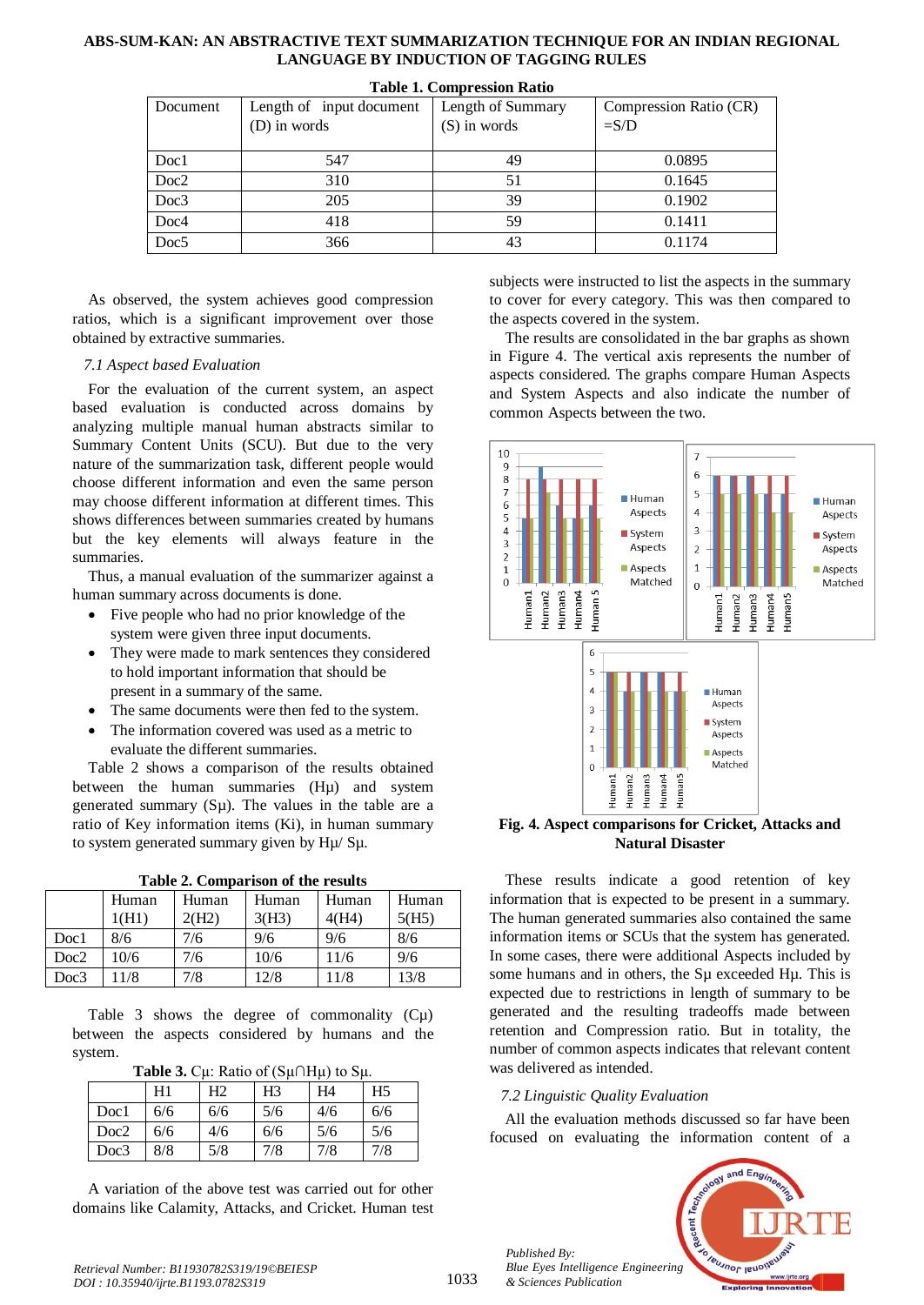summary. The summary readability is also an important factor in summary evaluation.

In DUC, a set of questions was developed to evaluate readability aspects of summaries. Are they ungrammatical? Do they contain redundant information? While much progress has been seen in improving system content selection, most automatic summaries score poorly on readability aspects such as coherence. Human assessments of linguistic quality on a scale, usually 1–5, are probably the fastest and cheapest to obtain. They do not require the collection of standard summaries, nor any annotation or manual analysis from the assessors. Because of these properties, this evaluation approach is rather attractive.

A Mean Opinion Score (MOS) [34] test was conducted with 15 people as our initial test field users.

- A questionnaire was prepared which consisted of queries to rate the features expected in a good summarizer. The questionnaire considered metrics to rate the reliability of the system in generating good quality summaries, ease of use and understandability and usefulness of the system among others.
- Fifteen people were asked to use the system and asked to evaluate the same.
- The rating was done on a scale of 1-5 with 5 indicating highest score and 1 being the lowest.

The test results are very optimistic and indicate that the system generated summaries are of good linguistic quality with greater satisfaction as shown below in table 4.

| <b>Lable 4.</b> MOS questionnan e for the Evaluation of the system |           |         |             |             |           |                |              |                |
|--------------------------------------------------------------------|-----------|---------|-------------|-------------|-----------|----------------|--------------|----------------|
| Users                                                              | Length:   | Is the  | Summary:    | Summary:    | Aesthetic | GUI:           | Experience   | Is the         |
|                                                                    | Adequate? | summary | Covers      | Redundant   | appeal    | Ease of        | Satisfaction | System         |
|                                                                    |           | simple? | important   | information |           | use            |              | useful?        |
|                                                                    |           |         | information |             |           |                |              |                |
|                                                                    | 5         | 5       | 4           | 5           | 4.5       | $\overline{4}$ | 5            | 5              |
| 2                                                                  | 4         | 5       | 4           |             | 5         | 4.5            | 5            | 4.5            |
| 3                                                                  | 4         | 5       | 5           | 5           | 5         | 5              | 5            | $\overline{4}$ |
| $\overline{4}$                                                     | 5         | 5       | 4.5         | 5           | 5         | 4.5            | 5            | 5              |
| 5                                                                  | 4.5       | 5       | 5           | 5           | 4.5       | 5              | 5            | 5              |
| 6                                                                  | 5         | 5       | 5           | 5           | 5         | 5              | 4.5          | 5              |
| 7                                                                  | 3         | 5       | 5           | 5           | 5         | 5              | 4.5          | 5              |
| 8                                                                  | 5         | 5       | 5           | 5           | 4.5       | 5              | 5            | 5              |
| 9                                                                  | 4         | 5       | 5           | 5           | 4.5       | 5              | 4.5          | 5              |
| 10                                                                 | 4         | 5       | 5           | 5           | 4.5       | 5              | 5            | 4.5            |
| 11                                                                 | 4         | 5       | 4.5         | 4.5         | 4.5       | 5              | 5            | 4.5            |
| 12                                                                 | 5         | 5       | 4           | 5           | 4.5       | 5              | 5            | 4.5            |
| 13                                                                 | 4.5       | 5       | 4.5         | 5           | 5         | 5              | 5            | 5              |
| 14                                                                 | 3.75      | 4.75    | 4.75        | 5           | 3.75      | 5              | 4.75         | 5              |
| 15                                                                 | 5         | 4       | 4           | 5           | 3.75      | $\overline{4}$ | 4            | 5              |

**Table 4. MOS questionnaire for the Evaluation of the system**

The system was extensively tested for Kannada text documents as input. Further, to illustrate the generic nature of the approach, an experiment using Telugu documents was also considered. As seen in Figure 5, a given Telugu document describing the life of Saint *Annamacharya* can be summarized by mapping the rules written for Kannada biographies to Telugu script and semantics.

అన్నమయ్యగారు వైఎస్ఆర్ జిల్లా రాజంపేట మండలం తాళ్ళపాక గ్రామ లో మే9,1408లో పుటివారు. అప్రతిమ లీఖకుదైన ఇతడుకు "పదకవితా పితామహుడు " అనే బిరుదు వచ్చినది.

అన్నమయ్యగారు ఫిబ్రవరి23, 1503లో మరణించారు

# **Fig. 5. Sample Telugu Summary**

Dravidian languages share strong features with the Indo-Aryan languages, which have been attributed to a substratum influence from them. Thus, a similar trial was conducted for documents in Hindi and Bengali (other Indian languages) by writing rules in accordance with the structure of the language.

# *7.3 Objective Test Results*

In the presented work, the evaluation of the summary is obtained by compression ratio, retention, summary content units, comparison between human summaries and system generated summaries, and aspect comparisons. Similar evaluations are found in [35] and [36]. Based on keyword extraction, the accuracy of document summarization for the considered aspects is found as follows [35]:

For Literature: 70%

*Published By:*

*& Sciences Publication* 

For Entertainment: 80%

For Sports: 76%

Based on sentence ranking [36] for categorizing the text, the compression ratios are as follows:

At 30% Compression ratio: 80%

At 40% Compression ratio: 83.33%

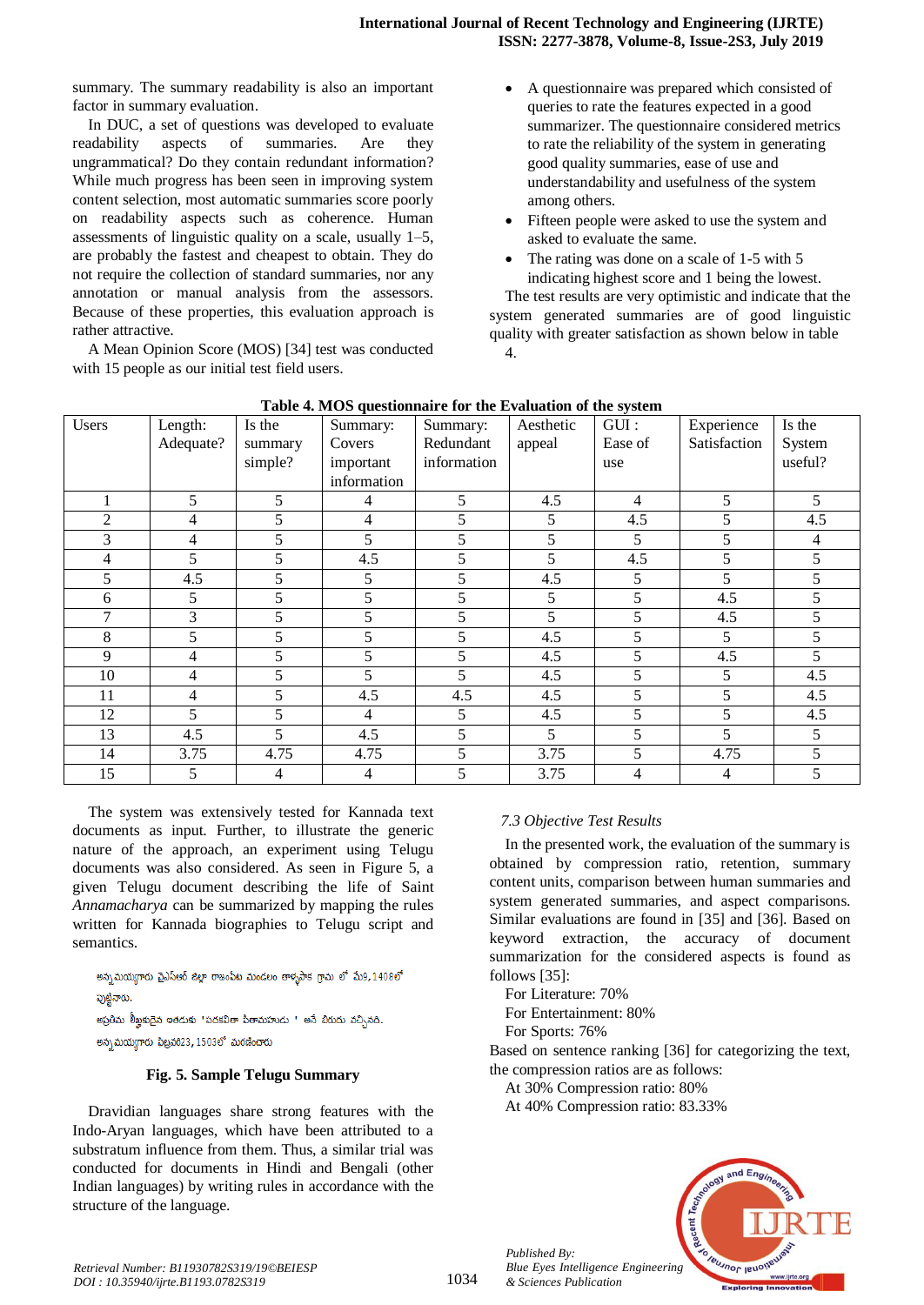# **8. CONCLUSION**

Abstractive summarization has not been considered in full extent in Kannada. There are many issues to be addressed in this context. Knowledge of the different categories is a prerequisite for aspect selection. The handwritten IE rule repository must be exhaustive to handle the various syntactic properties of the language. Standardization of words and their spellings is a huge part of pre-processing. The usage of templates ensures that a clean and to the point summary is generated which is syntactically accurate. But monotony in the generated summaries is a possible side effect of using template based sentence generation.

# **9. FUTURE WORKS**

The system can be expanded to include more domains. A possible variation of the system can be to produce the summary output in a more universal language like English instead of the result being in the same language as the original document. The results produced by the system can also be in the form of a speech output thus reducing the time needed to absorb the key facts in a document. A machine learning approach can be considered that would truly automate the entire system starting from the POS tagging to the sentence generation stage. A sentence generation system needs to be developed based on the grammar rules of Indian regional languages.

# **REFERENCES**

- 1. Mari-Sanna Paukkeri, & Timo Honkela, Likey, (2010). Unsupervised Language – independent Key phrase Extraction, Proceedings of *the 5th International Workshop on Semantic Evaluation*, (pp 162– 165), ACL 2010, Uppsala, Sweden.
- 2. The Karnataka Official Language Act, *Official website of Department of Parliamentary Affairs and Legislation,* Government of Karnataka. Retrieved 2007.
- 3. *Declaration of Telugu and Kannada as classical languages*, Press Information Bureau. Ministry of Culture, Government of India. Retrieved 2013.
- Inderjeet Mani, (2001). Recent Developments in Text Summarization, CIKM-2001, Atlanta, Georgia, USA.
- 5. Te-Min Chang, & Wen-Feng Hsiao (2008). A hybrid approach to automatic text summarization, 8th IEEE International Conference on [Computer and Information Technology 2008. pp](http://ieeexplore.ieee.org/xpl/mostRecentIssue.jsp?punumber=4586225)   $65 - 70.$
- 6. Pierre Etienne Genest, & Guy Lapalme, (2012). Fully Abstractive Approach to Guided Summarization, Proceedings of the *50th Annual Meeting of the Association for Computational Linguistics,* pp 354 – 358 , Jeju Republic of Korea, Association for Computational Linguistics.
- 7. Jackie CK Cheung, (2008), Comparing Abstractive and Extractive Summarization of Evaluative Text: Controversiality and Content Selection, B.Sc. (Hons.) *Thesis in the Department of Computer Science of the Faculty of Science,* University of British Columbia.
- 8. Yutaka Matsuo Mitsuru Ishizuka, (2004). Keyword Extraction from a Single Document using Word Co-occurrence Statistical Information, *International Journal on Artificial Intelligence Tools*, Volume 13.
- 9. Dragomir Radev, Timothy Allison, Sasha Blair- Goldensohn, John Blitzer, Arda C¸ elebi, Stanko Dimitrov, Elliott Drabek, Ali Hakim, Wai Lam, Danyu Liu, Jahna Otterbacher, Hong Qi, Horacio Saggion, Simone Teufel, Michael Topper, Adam Winkel, & Zhang Zhu., (2004). MEAD - a platform for multi

document multilingual text summarization, *In Procs of LREC* Lisbon, Portugal.

- 10. Kaikhah, & Khosrow, (2004) Text Summarization Using Neural Networks, *Faculty Publications-Computer Science.* From https://digital.library.txstate.edu/handle/10877/3819.
- 11. Nadira Begum, Mohamed Abdel Fattah, & Fuji Ren, (2009). Automatic text summarization using support vector machine, *International Journal of Innovative Computing,* Volume 5, pp: 1987-1996.
- 12. Jayashree R, Srikanta Murthy K & Sunny K, (2011). Keyword Extraction Based Summarization of Categorized Kannada Text Documents, *International Journal on Soft Computing (IJSC)* Vol.2, No.4.
- 13. Trevor Cohn & Mirella Lapata, (2009). Sentence compression as tree transduction, *Journal of artificial intelligence*, 34(1):637–674.
- 14. Regina Barzilay, Kathleen R, & McKeown, (2005). Sentence fusion for multi document news summarization, *Computational Linguistics* 31(3):297–328.
- 15. Pierre-Etienne Genest & Guy Lapalme, (2011). Framework for Abstractive Summarization using Text-to-Text Generation, In Proceedings of *the Workshop on Monolingual Text-To-Text Generation*, pp. 64–73, Portland, Oregon, USA, Association for Computational Linguistics.
- 16. Rasim Alguliev & Ramiz Alguliev, (2009). Evolutionary Algorithm for Extractive Text Summarization, *Intelligent Information Management,* doi:10.4236/iim.2009.12019 pp. 128- 138, Institute of Information Technology, Azerbaijan National Academy of Sciences, Baku, Azerbaijan.
- 17. Atif Khan & Naomie Salim, (2014). A review on abstractive summarization, *Journal of Theoretical and Applied Information Technology,* Vol. 59 No.1, ISSN: 1992-8645E-ISSN: 1817- 3195.
- 18. Jagadish. S. Kallimani, Srinivasa. K. G, & Eswara Reddy B., (2011). Information extraction by an abstractive text summarization for an Indian regional language, IEEE 7th International Conference on [Natural Language Processing and](http://ieeexplore.ieee.org/xpl/mostRecentIssue.jsp?punumber=6125888)  [Knowledge Engineering \(NLP-KE\), p](http://ieeexplore.ieee.org/xpl/mostRecentIssue.jsp?punumber=6125888)p. 319-322. ISBN: 978-1- 61284-729-0. INSPEC Accession Number: 12495964, Tokushima, Japan. DOI: [10.1109/NLPKE.2011.6138217](http://dx.doi.org/10.1109/NLPKE.2011.6138217)**.**
- 19. Antony. P. J., & Soman. K. P., (2010). Kernel based part of speech tagger for Kannada, *International conference on Machine Learning and Cybernetics (ICMLC)*, vol.4, no., pp. 2139-2144.
- 20. Shambhavi. B. R. & Ramakanth Kumar. P., (2012). Kannada Part-Of-Speech Tagging with Probabilistic Classifiers, *International Journal of Computer Applications.* 48(17). pp. 26- 30, Published by Foundation of Computer Science, New York, USA.
- 21. R. Grishman, Beth Sundheim., (1996). Message Understanding Conference-6: A Brief History in the procs of *the 16th International Conference on Computational Linguistics (COLING),* pp: 466-471, Centre for Sprogteknologi, Copenhagen, Denmark.
- 22. H. Wallah, (2004). Conditional Random Fields: An Introduction, *University of Pennsylvania CIS Technical Report* MS-CIS-04-21.
- 23. J. Lafferty., A. McCallum., & F. Pereira, (2001). Conditional random fields: probabilistic models for segmenting, *International Conference on Machine Learning.*
- 24. Maynard. D., Tablan. V., Ursu. C., Cunningham. H. & Wilks. Y,, (2001). Named entity recognition from diverse text types, *Recent Advances in Natural Language Processing.* pp. 257-274.
- 25. Minkov Einat., Richard. C. Wang., & William. W. Cohen., (2005). Extracting personal names from email: applying named entity recognition to informal text, Proceedings of *the conference on Human Language Technology and Empirical*



*Retrieval Number: B11930782S319/19©BEIESP DOI : 10.35940/ijrte.B1193.0782S319*

*Published By: Blue Eyes Intelligence Engineering & Sciences Publication*